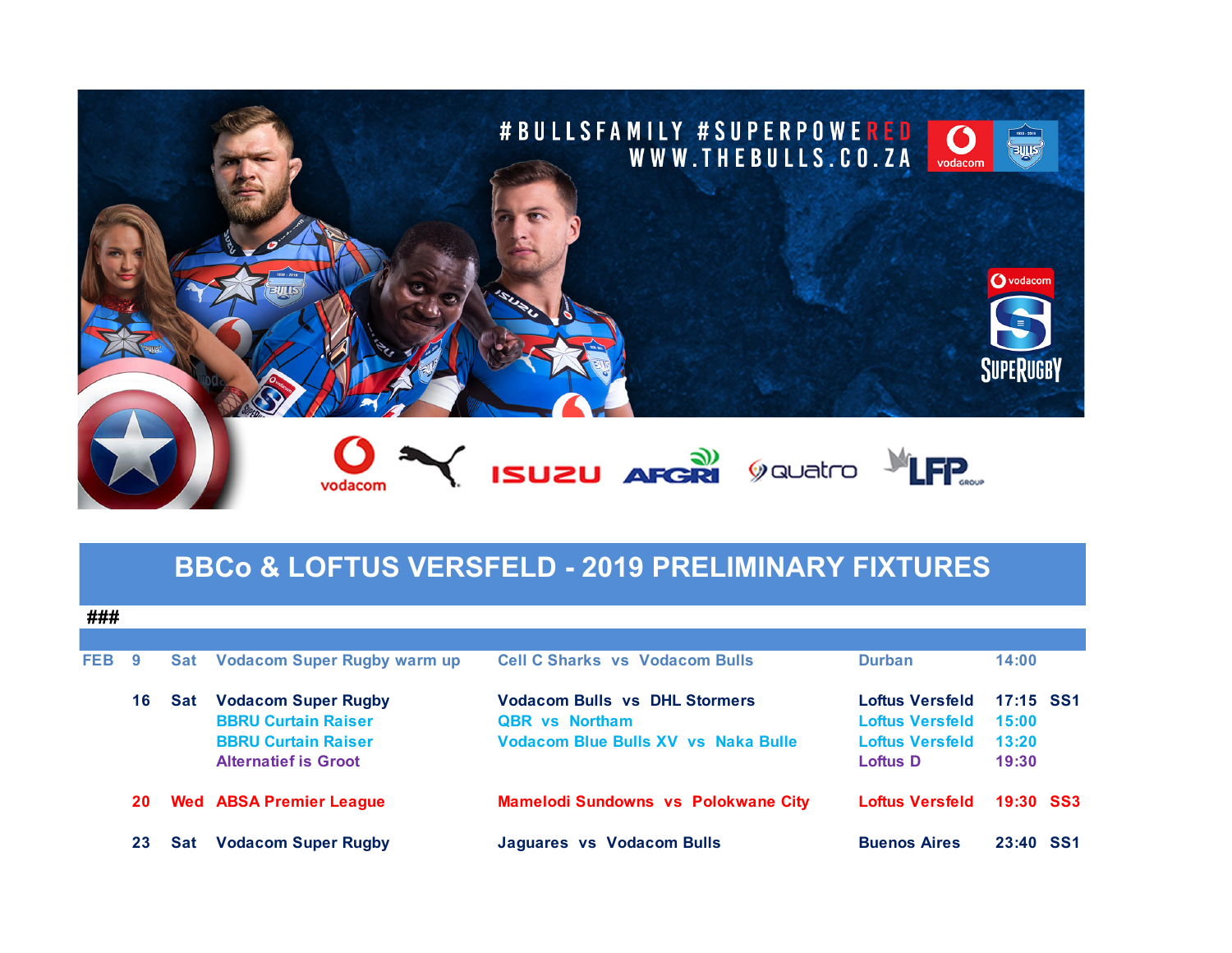|                  | 23           | <b>Sat</b> | <b>Harvest Africa</b>                                                                          |                                                                                                              | <b>Loftus Versfeld</b>                                                     | 10:00                       |  |
|------------------|--------------|------------|------------------------------------------------------------------------------------------------|--------------------------------------------------------------------------------------------------------------|----------------------------------------------------------------------------|-----------------------------|--|
|                  | 27           |            | <b>Wed ABSA Premier League</b>                                                                 | <b>Mamelodi Sundowns vs Cape Town City</b>                                                                   | <b>Loftus Versfeld</b>                                                     | <b>19:30 SS3</b>            |  |
| MAR <sub>2</sub> |              |            | <b>Sat Vodacom Super Rugby</b>                                                                 | <b>Xerox Lions vs Vodacom Bulls</b>                                                                          | Johannesburg                                                               | 15:05 SS1                   |  |
|                  | $\mathbf{2}$ | Sat        | <b>ABSA Premier League</b>                                                                     | Mamelodi Sundowns vs Bloemfontein Celtic                                                                     | <b>Loftus Versfeld</b>                                                     | <b>15:30 SS3</b>            |  |
|                  | 5            | Tue        | <b>Afgri Prestige Schools Rugby day</b>                                                        |                                                                                                              | <b>Loftus Versfeld</b>                                                     | tbc                         |  |
|                  | 9            |            | <b>Sat Vodacom Super Rugby</b><br><b>Vodacom Bulletjie Rugby</b><br><b>BBRU Curtain Raiser</b> | <b>Vodacom Bulls vs Cell C Sharks</b><br>tbc                                                                 | <b>Loftus Versfeld</b><br><b>Loftus Versfeld</b><br><b>Loftus Versfeld</b> | 17:15 SS1<br>16:15<br>14:40 |  |
|                  | 16           |            | <b>Sat Vodacom Father &amp; Son Sleep-over</b>                                                 |                                                                                                              | <b>Loftus Versfeld</b>                                                     | tbc                         |  |
|                  | 23           | <b>Sat</b> | <b>Vodacom Super Rugby</b><br><b>BBRU Curtain Raiser</b>                                       | <b>Vodacom Bulls vs Chiefs</b><br>tbc                                                                        | <b>Loftus Versfeld</b><br><b>Loftus Versfeld</b>                           | 15:05 SS1<br>12:45          |  |
|                  | 30           | Sat        | <b>Vodacom Super Rugby</b>                                                                     | <b>Cell C Sharks vs Vodacom Bulls</b>                                                                        | <b>Durban</b>                                                              | 15:05 SS1                   |  |
|                  |              |            |                                                                                                |                                                                                                              |                                                                            |                             |  |
| APR <sub>6</sub> |              | <b>Sat</b> | <b>Vodacom Super Rugby</b><br><b>Vodacom Bulletjie Rugby</b>                                   | <b>Vodacom Bulls vs Jaguares</b><br>SuperSport Rugby Challenge Friendl Vodacom Blue Bulls vs ISG Pumas       | <b>Loftus Versfeld</b><br><b>Loftus Versfeld</b><br><b>Loftus Versfeld</b> | 15:05 SS1<br>14:05<br>12:30 |  |
| <b>TBC</b>       | 7            |            | <b>Sun ABSA Premier League</b>                                                                 | <b>Mamelodi Sundowns vs SuperSport United</b>                                                                | <b>Loftus Versfeld</b>                                                     | 15:00 SS3                   |  |
|                  | 13           | <b>Sat</b> | <b>Vodacom Super Rugby</b><br><b>Vodacom Bulletjie Rugby</b>                                   | <b>Vodacom Bulls vs Reds</b><br>SuperSport Rugby Challenge Friendl Vodacom Blue Bulls vs Tafel Lager Griquas | <b>Loftus Versfeld</b><br><b>Loftus Versfeld</b><br><b>Loftus Versfeld</b> | 17:05 SS1<br>16:05<br>14:30 |  |
|                  | 23           | <b>Tue</b> | <b>ABSA Premier League</b>                                                                     | Mamelodi Sundowns vs Chippa United                                                                           | <b>Loftus Versfeld</b>                                                     | 19:30 SS3                   |  |
|                  | 26           | Fri        | <b>SuperSport Rugby Challenge</b>                                                              | <b>ISG Pumas vs Vodacom Blue Bulls</b>                                                                       | <b>Nelspruit</b>                                                           | 19:00                       |  |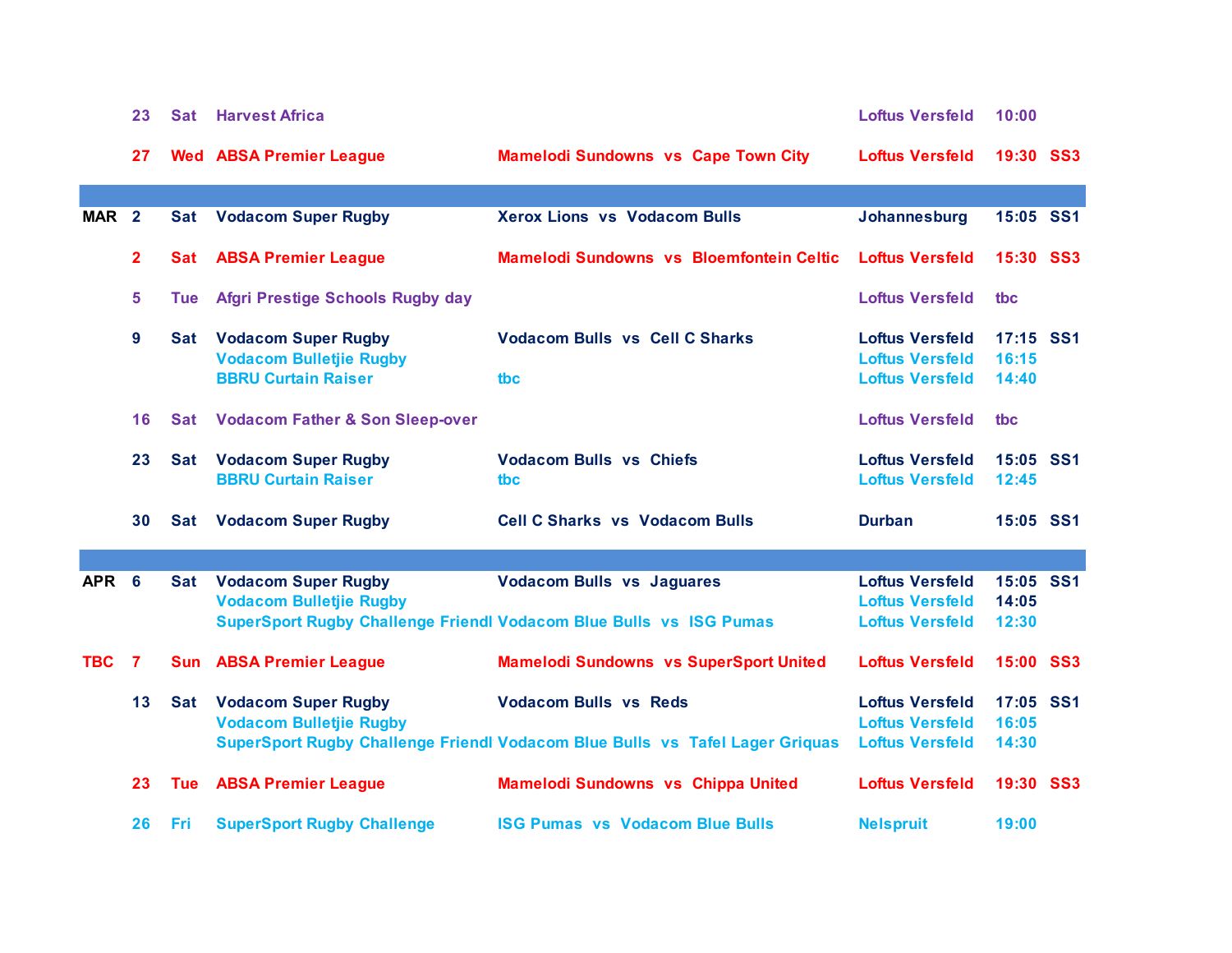|            | 27             |            | <b>Sat Vodacom Super Rugby</b>                                  | <b>DHL Stormers vs Vodacom Bulls</b>                                                           | <b>Cape Town</b>                                 | 15:05 SS1          |                 |
|------------|----------------|------------|-----------------------------------------------------------------|------------------------------------------------------------------------------------------------|--------------------------------------------------|--------------------|-----------------|
|            | 27             |            | <b>Sat Volcano Super League</b>                                 |                                                                                                | <b>Loftus Versfeld</b>                           | tbc                |                 |
|            |                |            |                                                                 |                                                                                                |                                                  |                    |                 |
| MAY 4      |                | <b>Sat</b> | <b>Vodacom Super Rugby</b><br><b>SuperSport Rugby Challenge</b> | <b>Vodacom Bulls vs Waratahs</b><br><b>Vodacom Blue Bulls vs Cell C Sharks</b>                 | <b>Loftus Versfeld</b><br><b>Loftus Versfeld</b> | 15:05 SS1<br>12:45 |                 |
|            | 8              |            | <b>Wed ABSA Premier League</b>                                  | <b>Mamelodi Sundowns vs Golden Arrows</b>                                                      | <b>Loftus Versfeld</b>                           | 19:30              | SS <sub>3</sub> |
|            | 10             | Fri        | <b>Vodacom Super Rugby</b><br><b>SuperSport Rugby Challenge</b> | <b>Vodacom Bulls vs Crusaders</b><br>Vodacom Blue Bulls vs DHL Western Provinc Loftus Versfeld | <b>Loftus Versfeld</b>                           | 19:10 SS1<br>16:50 |                 |
|            | 17             | Fri        | <b>Vodacom Super Rugby</b>                                      | <b>Rebels vs Vodacom Bulls</b>                                                                 | <b>Melbourne</b>                                 | 11:45 SS1          |                 |
|            | 17             | Fri        | <b>SuperSport Rugby Challenge</b>                               | <b>Toyota Free State vs Vodacom Blue Bulls</b>                                                 | <b>Bloemfontein</b>                              | tbc                |                 |
|            | 24             | Fri        | <b>Vodacom Super Rugby</b>                                      | <b>Brumbies vs Vodacom Bulls</b>                                                               | <b>Canberra</b>                                  | 11:45 SS1          |                 |
|            | 25             | <b>Sat</b> | <b>SuperSport Rugby Challenge</b>                               | <b>Tafel Lager Griquas vs Vodacom Blue Bulls</b>                                               | <b>Kimberley</b>                                 | tbc                |                 |
|            | 25             | <b>Sat</b> | <b>Event - to be confirmed</b>                                  |                                                                                                | <b>Loftus Versfeld</b>                           | tbc                |                 |
|            | 31             | Fri        | <b>Vodacom Super Rugby</b>                                      | <b>Blues vs Vodacom Bulls</b>                                                                  | <b>Auckland</b>                                  | 09:35 SS1          |                 |
|            |                |            |                                                                 |                                                                                                |                                                  |                    |                 |
| <b>JUN</b> | $\overline{7}$ | Fri        | <b>Vodacom Super Rugby</b>                                      | <b>Highlanders vs Vodacom Bulls</b>                                                            | <b>Dunedin</b>                                   | 09:35 SS1          |                 |
|            | 7              | Fri        | <b>SuperSport Rugby Challenge</b>                               | <b>Vodacom Blue Bulls vs Zerox Golden lions</b>                                                | <b>Loftus Versfeld</b>                           | 14:00              |                 |
|            | 8              | Sat        | <b>Vodacom Bulletjie Day</b>                                    |                                                                                                | Loftus B, C, D                                   | tbc                |                 |
|            | 15             | <b>Sat</b> | <b>Vodacom Super Rugby</b><br><b>BBRU Curtain Raiser</b>        | <b>Vodacom Bulls vs Xerox Lions</b><br>tbc                                                     | <b>Loftus Versfeld</b><br><b>Loftus Versfeld</b> | 17:15 SS1<br>tbc   |                 |
|            | 15.            | Sat        | <b>SuperSport Rugby Challenge</b>                               | <b>Semi Finals</b>                                                                             | tbc.                                             | tbc                | tbc             |
|            | 22             |            | <b>Sat Vodacom Super Rugby Qualifiers</b>                       | tbc                                                                                            | tbc.                                             | tbc                | <b>SS1</b>      |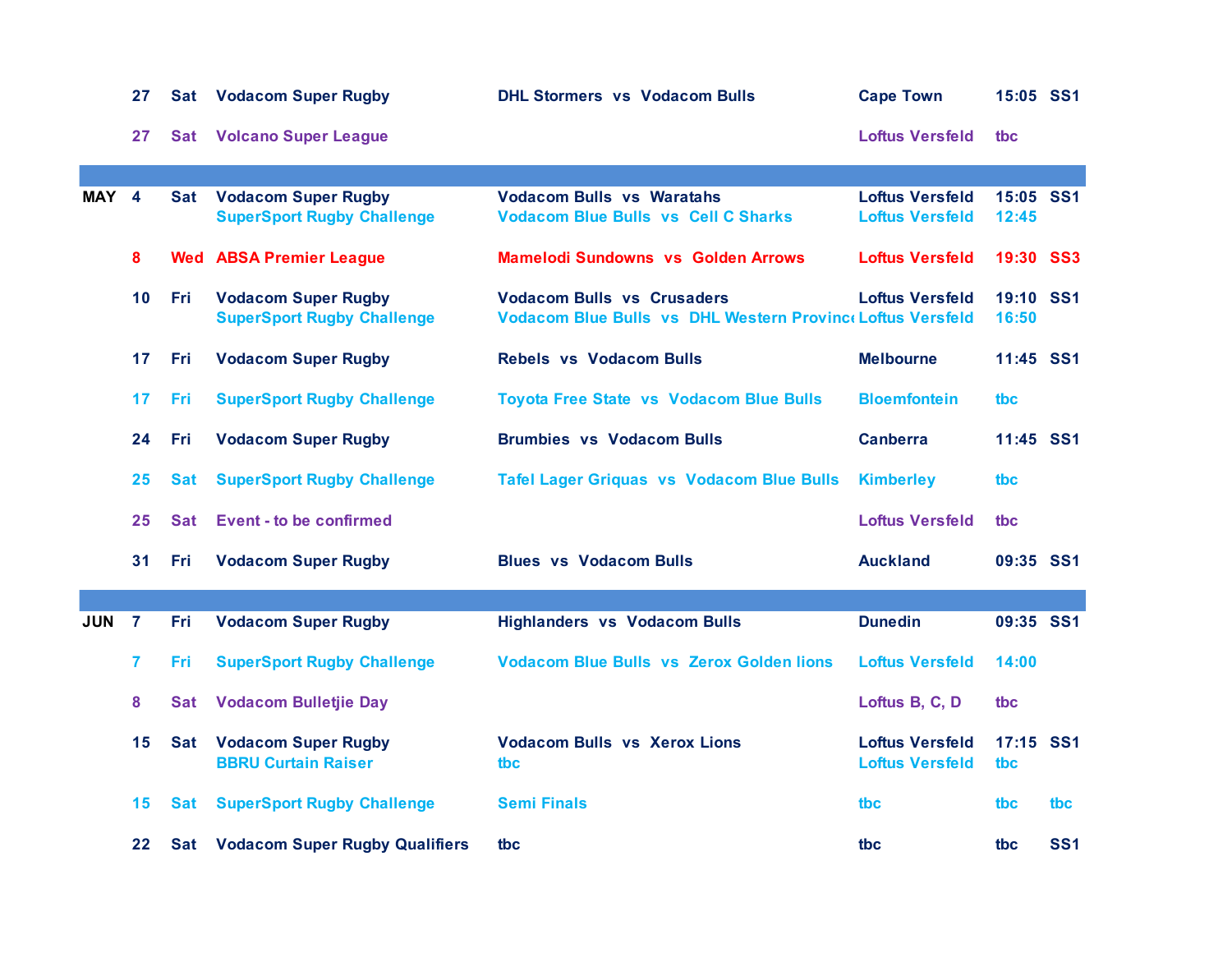|            | 22              | <b>Sat</b> | <b>SuperSport Rugby Challenge</b>     | <b>Final</b>                                                | tbc                    | tbc       | tbc             |
|------------|-----------------|------------|---------------------------------------|-------------------------------------------------------------|------------------------|-----------|-----------------|
|            | 29              | Sat        | <b>Vodacom Super Rugby Semi Final</b> | tbc                                                         | tbc                    | tbc       | <b>SS1</b>      |
|            |                 |            |                                       |                                                             |                        |           |                 |
| <b>JUL</b> | $6\phantom{1}6$ | <b>Sat</b> | <b>Vodacom Super Rugby Final</b>      | tbc                                                         | tbc                    | tbc       | <b>SS1</b>      |
|            | 13              | <b>Sat</b> | <b>Currie Cup</b>                     | <b>DHL Western Province vs Vodacom Blue Bull: Cape Town</b> |                        | 17:15     | <b>SS1</b>      |
|            | 19              | <b>Fri</b> | <b>Currie Cup</b>                     | <b>Vodacom Blue Bulls vs Toyota Free State</b>              | <b>Loftus Versfeld</b> | 19:15     | SS <sub>1</sub> |
|            | 20              | <b>Sat</b> | <b>Castle Rugby Championship</b>      | South Africa vs Australia                                   | Johannesburg           | tbc       | <b>SS1</b>      |
|            | 26              | Fri        | <b>Currie Cup</b>                     | <b>ISG Pumas vs Vodacom Blue Bulls</b>                      | <b>Nelspruit</b>       | 19:15 SS1 |                 |
|            | 27              | <b>Sat</b> | <b>Castle Rugby Championship</b>      | <b>New Zealand vs South Africa</b>                          | Wellington             | tbc       | <b>SS1</b>      |
|            |                 |            |                                       |                                                             |                        |           |                 |
| <b>AUG</b> | $\mathbf{3}$    | <b>Sat</b> | <b>Currie Cup</b>                     | <b>Vodacom Blue Bulls vs Tafel Lager Griquas</b>            | <b>Loftus Versfeld</b> | 17:15 SS1 |                 |
|            | 10              | <b>Sat</b> | <b>Castle Rugby Championship</b>      | <b>Argentina vs South Africa</b>                            | tbc                    | tbc       | <b>SS1</b>      |
|            | 10              | <b>Sat</b> | <b>Currie Cup</b>                     | <b>Xerox Lions vs Vodacom Blue Bulls</b>                    | Johannesburg           | 17:15     | <b>SS1</b>      |
|            | 17              | Sat        | <b>International Friendly</b>         | South Africa vs Argentina                                   | <b>Loftus Versfeld</b> | tbc       | SS <sub>1</sub> |
|            | 24              | <b>Sat</b> | <b>Currie Cup</b>                     | <b>Vodacom Blue Bulls vs Cell C Sharks</b>                  | <b>Loftus Versfeld</b> | 19:30     | SS <sub>1</sub> |
|            | 31              | <b>Sat</b> | <b>Currie Cup Semi Final</b>          | tbc                                                         | tbc                    | tbc       | <b>SS1</b>      |
|            | 31              | Sat        | <b>Event to be confirmed</b>          |                                                             | <b>Loftus D</b>        | tbc       |                 |
|            |                 |            |                                       |                                                             |                        |           |                 |
| <b>SEP</b> | $\overline{7}$  | <b>Sat</b> | <b>Currie Cup Final</b>               | tbc                                                         | tbc                    | tbc       | <b>SS1</b>      |
|            | 21              | <b>Sat</b> | <b>Rugby World Cup</b>                | South Africa vs New Zealand                                 | <b>Yokohama City</b>   | 11:45 SS1 |                 |